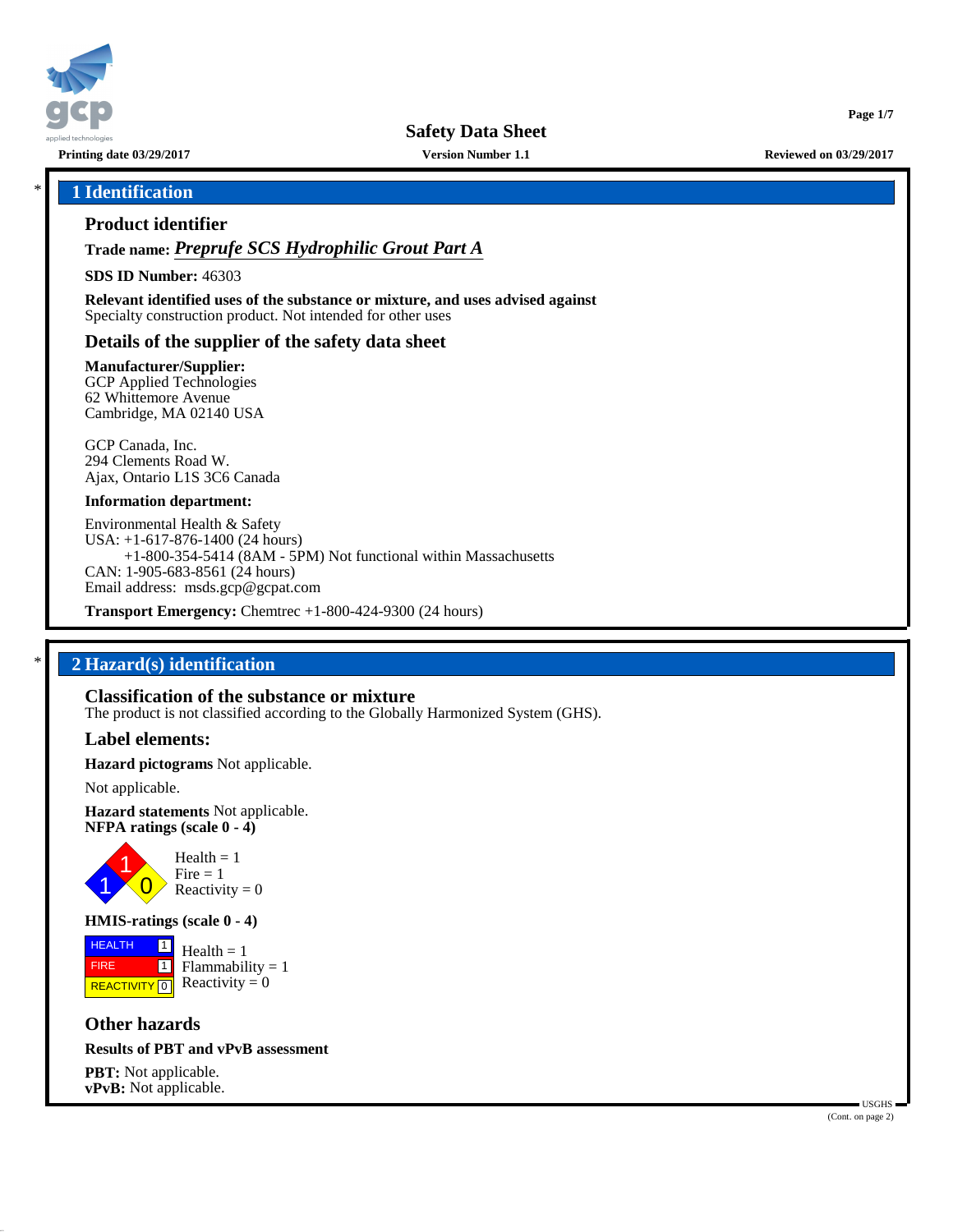(Cont. from page 1)

**Page 2/7**

# \* **3 Composition/information on ingredients**

### **Chemical characterization: Mixture**

#### **Hazardous components:** Not applicable.

**Additional information:** Non-hazardous ingredients may be listed in Section 15; Right-To-Know disclosure.

# \* **4 First-aid measures**

#### **Description of first aid measures**

**General information:** Get medical advice/attention if you feel unwell.

#### **After inhalation:**

Supply fresh air. If required, provide artificial respiration. Keep patient warm. Consult doctor if symptoms persist.

#### **After skin contact:**

Immediately wash contaminated skin with soap or mild detergent and water. If this chemical soaks clothing, immediately remove clothing and wash skin.

**After eye contact:** Rinse cautiously with water for several minutes.

**After swallowing:**

Rinse mouth.

Do NOT induce vomiting.

Never give anything by mouth to an unconscious person.

#### **Information for doctor:**

**Most important symptoms and effects, both acute and delayed** No further relevant information available.

**Indication of any immediate medical attention and special treatment needed** No further relevant information available.

### \* **5 Fire-fighting measures**

### **Special hazards arising from the substance or mixture**

Combustion products may include toxic gases such as carbon monoxide and smoke.

#### **Advice for firefighters**

**Protective equipment:** Wear personal protective equipment

**Additional information** Collect contaminated fire fighting water separately. It must not enter the sewage system.

# \* **6 Accidental release measures**

#### **Personal precautions, protective equipment and emergency procedures**

Wear protective equipment. Keep unprotected persons away.

#### **Methods and material for containment and cleaning up:**

Dispose of the collected material according to regulations.

#### **Reference to other sections**

See Section 7 for information on safe handling.

See Section 8 for information on personal protection equipment.

See Section 13 for disposal information.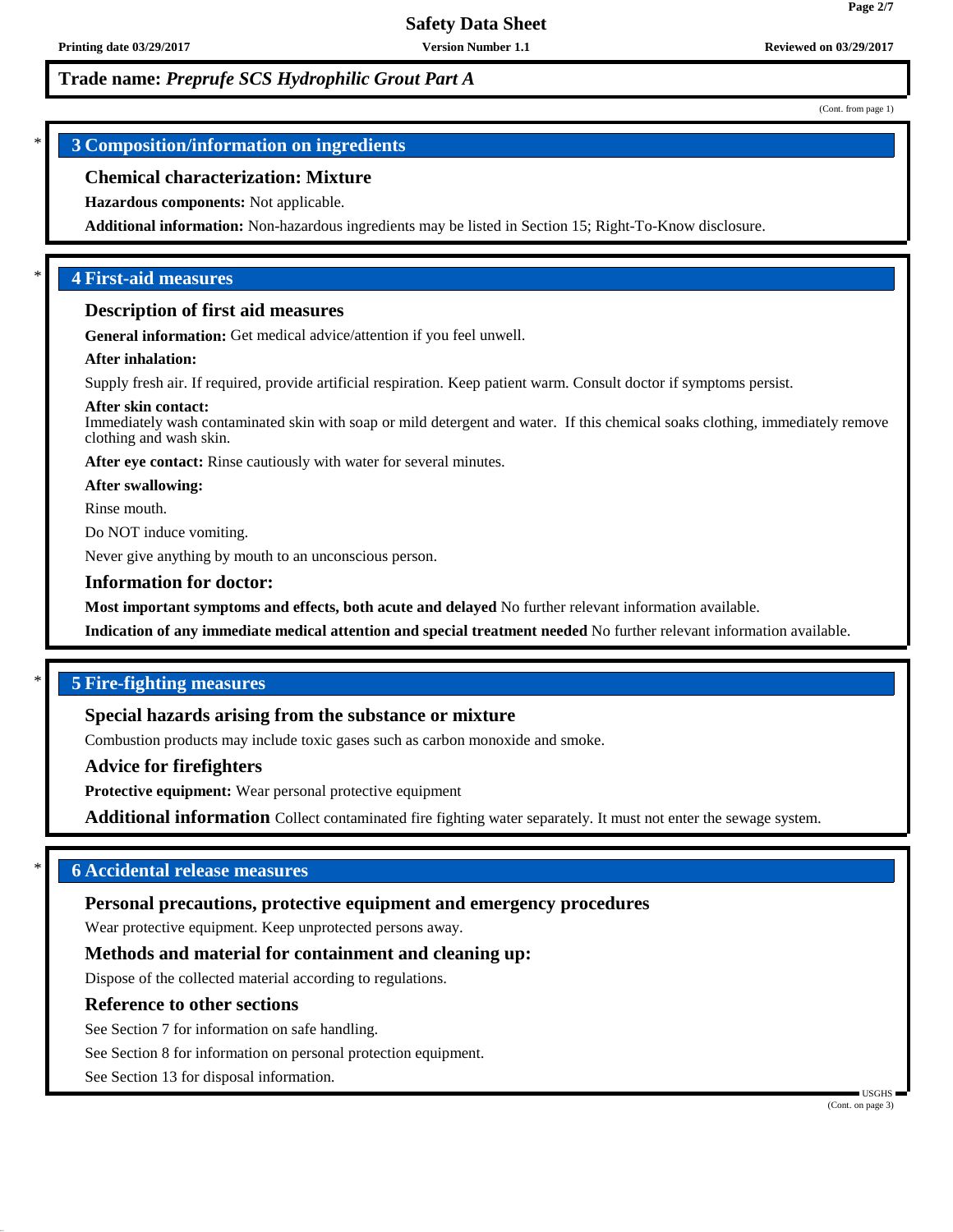(Cont. from page 2)

# \* **7 Handling and storage**

# **Handling:**

## **Precautions for safe handling**

Open and handle receptacle with care. Avoid contact with skin and eyes. Wash thoroughly after handling.

# **Information about protection against explosions and fires:**

Do not cut, drill, grind or weld on or near container, whether empty or full.

# **Conditions for safe storage, including any incompatibilities**

**Storage:**

# **Further information about storage conditions:**

Keep receptacle tightly sealed. Storage Temperature 40 - 90 degrees F.

**Specific end use(s)** No further relevant information available.

# \* **8 Exposure controls/personal protection**

# **Additional information about design of technical systems:** No further data; see item 7.

# **Control parameters**

**Components with limit values that require monitoring at the workplace:** The product does not contain any relevant quantities of materials with critical values that have to be monitored at the workplace.

**Additional information:** The lists that were valid during the creation were used as basis.

# **Exposure controls**

**Personal protective equipment:**

**General protective and hygienic measures:** The usual precautionary measures for handling chemicals should be followed.

# **Breathing equipment:**

Control exposure to ingredients with workplace control parameters if mentioned above. If no ingredients are listed, respiratory protection is generally not required.

If exposure limits are listed and may be exceeded, use approved respiratory protective equipment and filter type appropriate for the listed ingredients. (NIOSH, CEN, etc.).

**Protection of hands:** Gloves should be worn to prevent skin contact and should be impermeable and resistant to the product.

**Material of gloves** Rubber or other impervious gloves should be worn to prevent skin contact.

**Eye protection:**



Safety glasses with side shield protection.

# **Body protection:**

Use personal protective equipment as required. Take off contaminated clothing.

> USGHS (Cont. on page 4)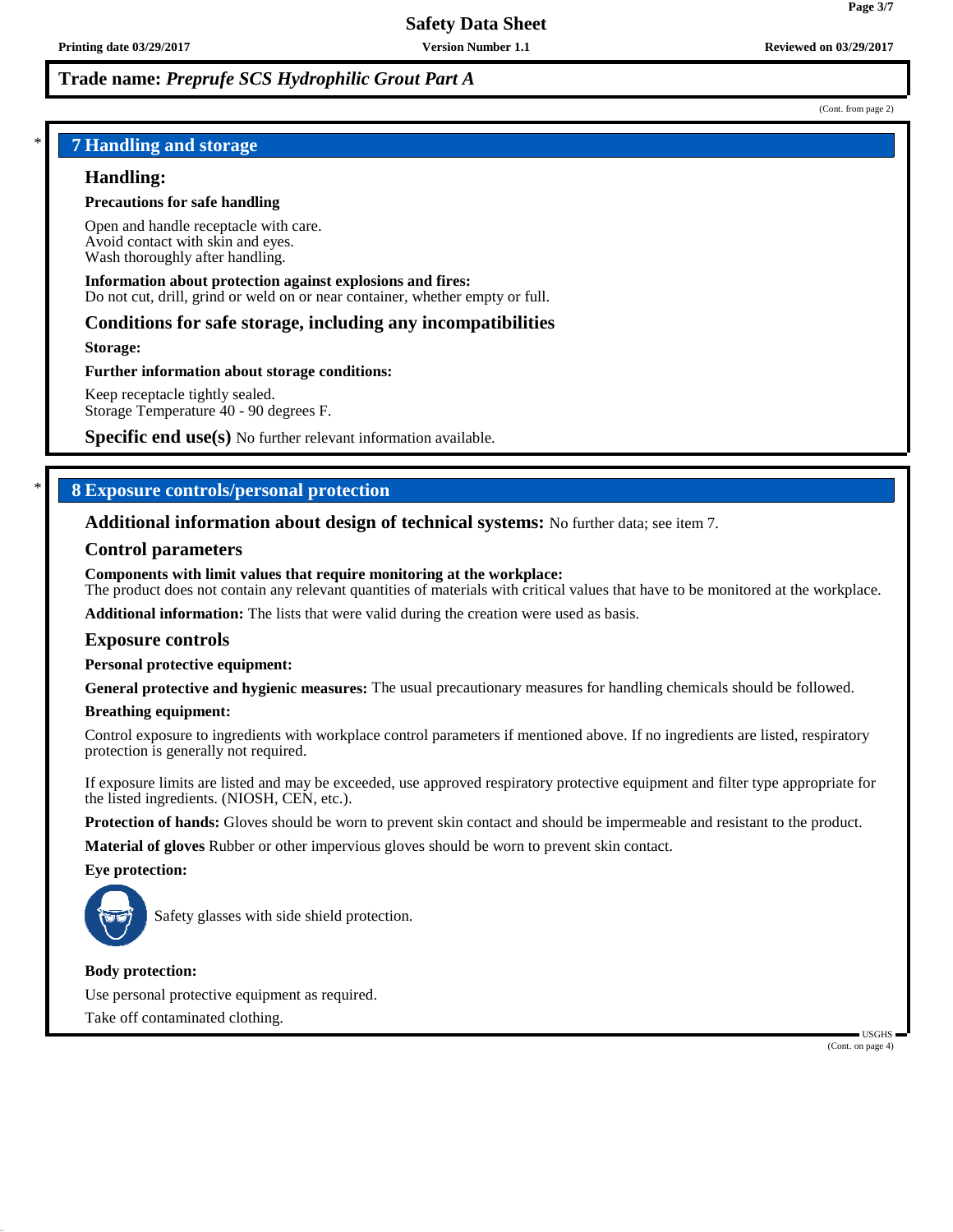| <b>9 Physical and chemical properties</b>                                                                                                  |                                                                                                                      |  |  |  |
|--------------------------------------------------------------------------------------------------------------------------------------------|----------------------------------------------------------------------------------------------------------------------|--|--|--|
| Information on basic physical and chemical properties                                                                                      |                                                                                                                      |  |  |  |
| <b>General Information</b><br>Appearance:<br>Form:<br>Color:<br>Odor:<br>Odor threshold:                                                   | Liquid<br>According to product specification<br>Characteristic<br>Not determined.                                    |  |  |  |
| pH-value $(\sim)$ at 20 °C (68 °F):                                                                                                        | 7                                                                                                                    |  |  |  |
| <b>Change in condition</b><br><b>Melting point/Melting range:</b><br><b>Boiling point/Boiling range:</b><br><b>Flash point:</b><br>Method: | Undetermined.<br>>100 °C (>212 °F)<br>>100 °C (>212 °F)<br>(estimated) Aqueous system.                               |  |  |  |
| Flammability (solid, gaseous):                                                                                                             | Not applicable.                                                                                                      |  |  |  |
| <b>Decomposition temperature:</b><br>Auto igniting:<br>Danger of explosion:                                                                | Not determined.<br>Product is not self-igniting.<br>Product does not present an explosion hazard.                    |  |  |  |
| <b>Explosion limits:</b><br>Lower:<br><b>Upper:</b><br><b>VOC Content (max):</b>                                                           | Not applicable.<br>Not applicable.<br>Not applicable.                                                                |  |  |  |
| Vapor pressure:<br>Density: (~) at 20 °C (68 °F)<br><b>Relative density</b><br>Vapor density<br><b>Evaporation</b> rate                    | Not determined.<br>$1.2$ g/cm <sup>3</sup> (10.014 lbs/gal)<br>Not determined.<br>Not determined.<br>Not determined. |  |  |  |
| Solubility in / Miscibility with<br>Water:                                                                                                 | Not miscible or difficult to mix.                                                                                    |  |  |  |
| Partition coefficient (n-octanol/water): Not determined.                                                                                   |                                                                                                                      |  |  |  |
| Viscosity:<br>Dynamic:<br>Kinematic:<br>Molecular weight                                                                                   | Not determined.<br>Not determined.<br>Not applicable.                                                                |  |  |  |
| <b>Other information</b>                                                                                                                   | No further relevant information available.                                                                           |  |  |  |

# **10 Stability and reactivity**

**Reactivity** Stable under normal conditions.

**Chemical stability**

**Thermal decomposition:** No decomposition if used according to specifications.

**Possibility of hazardous reactions** No dangerous reactions known.

**Conditions to avoid** No further relevant information available.

**Incompatible materials:** No further relevant information available.

**Hazardous decomposition products:** Carbon monoxide and carbon dioxide

 USGHS (Cont. on page 5)

(Cont. from page 3)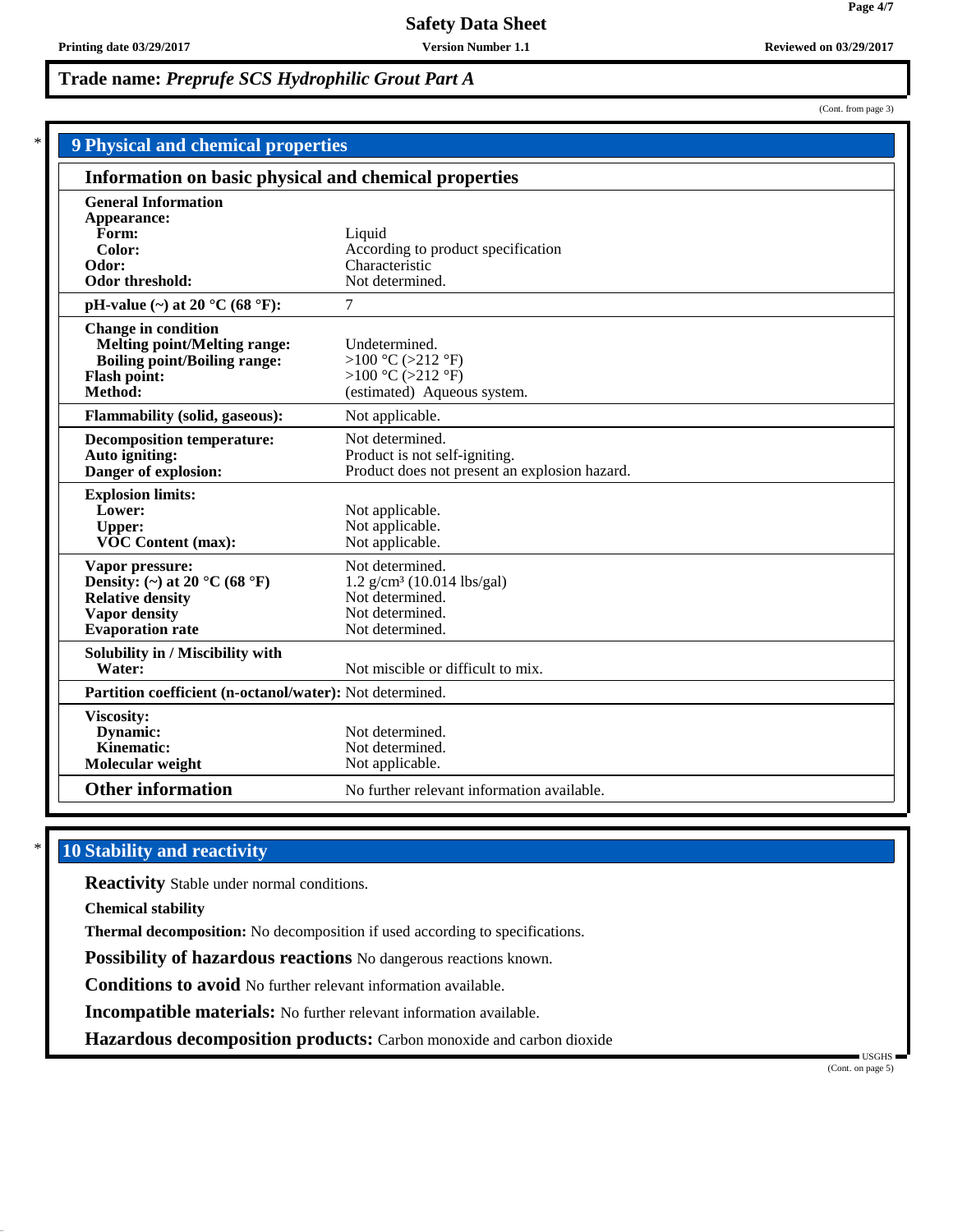**Printing date 03/29/2017 Version Number 1.1 Reviewed on 03/29/2017**

# **Trade name:** *Preprufe SCS Hydrophilic Grout Part A*

### \* **11 Toxicological information**

### **Information on toxicological effects**

**Acute toxicity:**

#### **Primary irritant effect:**

**on the skin:** No irritating effect expected

**on the eye:** No irritating effect expected

**inhalation:** No irritating effect expected

**Additional toxicological information:**

#### **Carcinogenic categories**

**IARC (International Agency for Research on Cancer) Human Carcinogenicity:**

**Group 1- Positive, Group 2A- Probable, Group 2B- Possible, Group 3- Not Classifiable**

None of the ingredients is listed.

**NTP (National Toxicology Program)**

**K–Known to be carcinogenic, R–May reasonably be anticipated to be carcinogenic**

None of the ingredients is listed.

**OSHA-Ca (Occupational Safety & Health Administration)**

None of the ingredients is listed.

# **12 Ecological information**

#### **Toxicity**

**Aquatic toxicity:** No further relevant information available.

**Persistence and degradability** No further relevant information available.

#### **Behavior in environmental systems:**

**Bioaccumulative potential** No further relevant information available.

**Mobility in soil** No further relevant information available.

#### **Additional ecological information:**

**General notes:** Do not allow undiluted product or large quantities of it to reach ground water, water course or sewage system.

### **Results of PBT and vPvB assessment**

**PBT:** Not applicable. **vPvB:** Not applicable.

**Other adverse effects** No further relevant information available.

# **13 Disposal considerations**

### **Disposal methods:**

Consult all regulations (federal, state, provincial, local) or a qualified waste disposal firm when characterizing product for disposal. Dispose of waste in accordance with all applicable regulations.

### **Recommendation:**



Must not be disposed of together with household garbage. Do not allow product to reach sewage system.

**Page 5/7**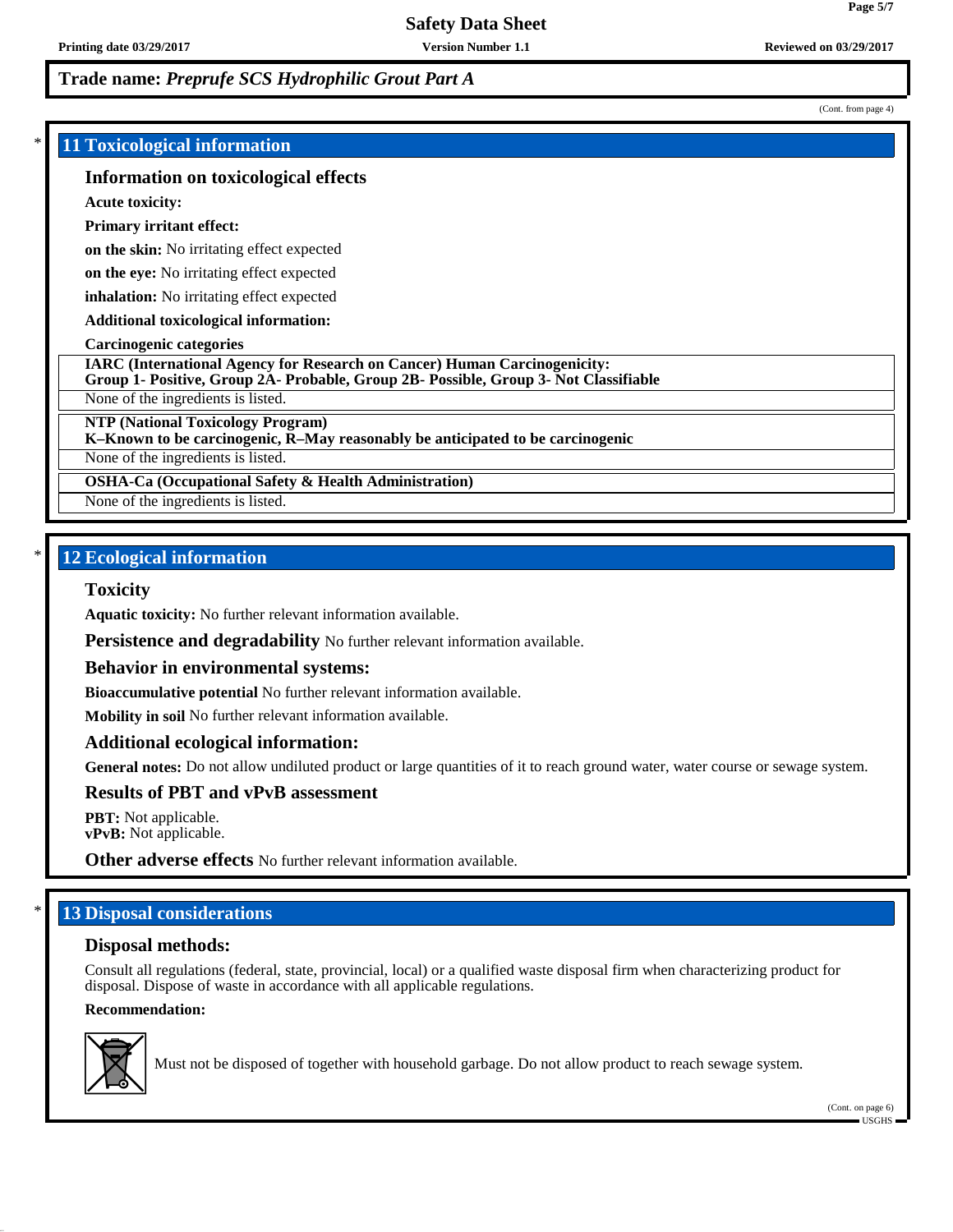# **Uncleaned packagings:**

**Recommendation:** Dispose of contents/container in accordance with local/regional/national/international regulations.

| <b>14 Transport information</b>                           |                                                                                                          |
|-----------------------------------------------------------|----------------------------------------------------------------------------------------------------------|
| <b>UN-Number</b><br>DOT, IMDG, IATA                       | Not applicable.                                                                                          |
| UN proper shipping name<br>DOT, IMDG, IATĀ                | Not applicable.                                                                                          |
| <b>Transport hazard class(es)</b>                         |                                                                                                          |
| DOT, IMDG, IATA<br><b>Class</b>                           | Not applicable.                                                                                          |
| <b>Packing group</b><br>DOT, IMDG, IATA                   | Not applicable.                                                                                          |
| <b>Environmental hazards:</b><br><b>Marine pollutant:</b> | No                                                                                                       |
| <b>Special precautions for user</b>                       | Not applicable.                                                                                          |
|                                                           | Transport/Additional information: Not classified as a dangerous good for transport by road, rail or air. |
| <b>DOT</b><br><b>Remarks:</b>                             | Not Regulated.                                                                                           |
| <b>UN</b> "Model Regulation":                             | Not applicable.                                                                                          |

### **15 Regulatory information**

**SARA (Superfund Amendments and Reauthorization Act)**

**Section 302/304 (extremely hazardous substances):**

None of the ingredients is listed.

**Section 313 Reportable Ingredients (Chemicals present below reporting threshold are exempt):**

None of the ingredients is listed.

**SARA Section 312/Tier I & II Hazard Categories:** None

**North America Chemical Inventory Status**

**TSCA (Toxic Substances Control Act - United States):**

All ingredients are listed or exempt from listing unless otherwise noted below.

**CEPA (Canadian DSL):**

All ingredients are listed or exempt from listing unless otherwise noted below.

**Right to Know Ingredient Disclosure:**

Acrylate Monomers in Water CAS 5698-98-6 and 79-41-4

**California Proposition 65**

**Chemicals known to cause cancer:**

None of the ingredients is listed.

**Chemicals known to cause reproductive toxicity for females:**

None of the ingredients is listed.

**Chemicals known to cause reproductive toxicity for males:**

None of the ingredients is listed.

(Cont. on page<sup>7</sup> USGHS

(Cont. from page 5)

**Page 6/7**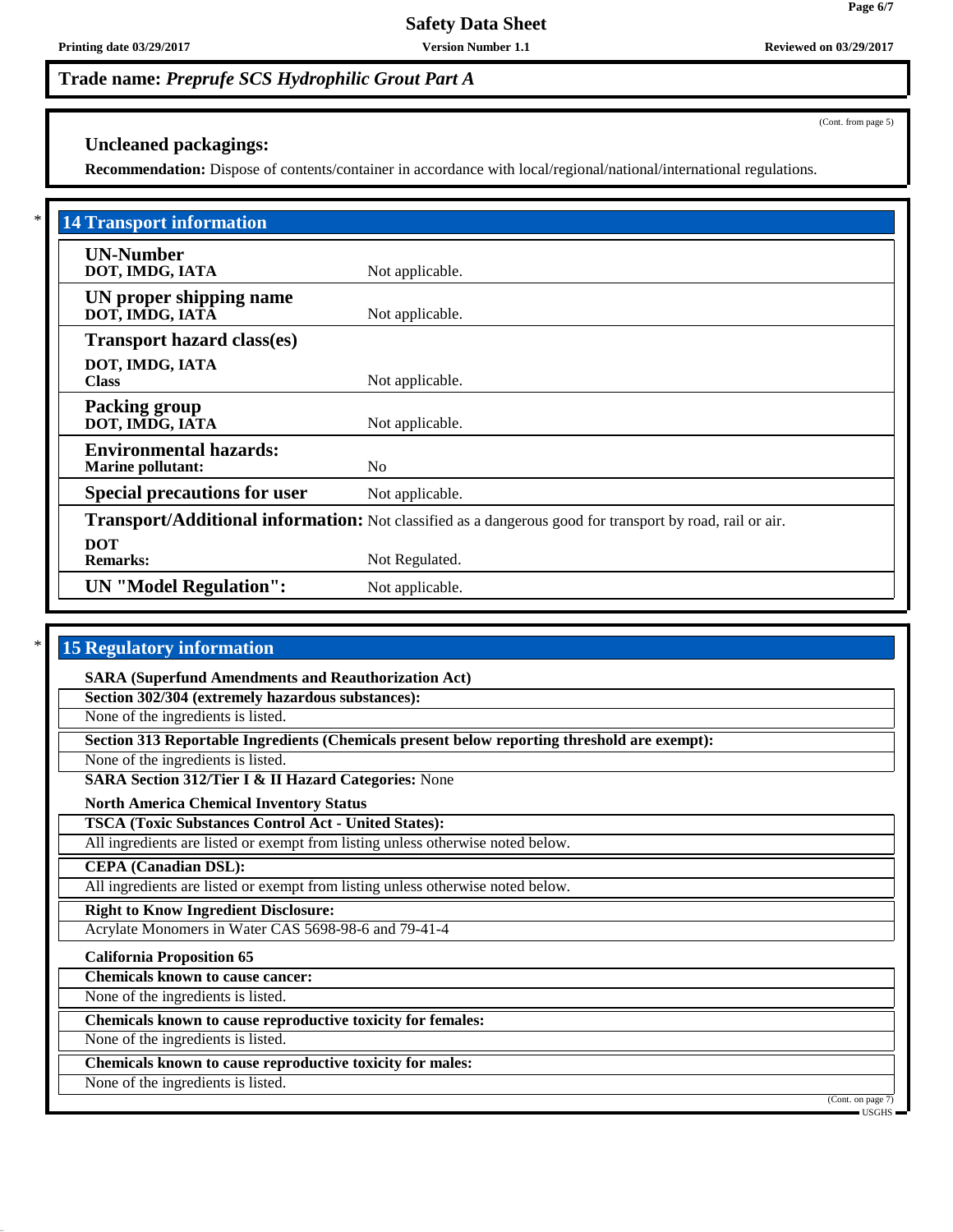**Printing date 03/29/2017 Version Number 1.1 Reviewed on 03/29/2017**

# **Trade name:** *Preprufe SCS Hydrophilic Grout Part A*

**Chemicals known to cause developmental toxicity:**

None of the ingredients is listed.

#### **Carcinogenicity Categories**

**EPA (Environmental Protection Agency)**

None of the ingredients is listed.

**TLV-ACGIH (THE American Conference of Governmental Industrial Hygienists)**

**Human Carcinogen - A1 Confirmed, A2 Suspected, A3 Unknown Relevance, A4 Not Classifiable**

None of the ingredients is listed.

**NIOSH-Cancer (National Institute for Occupational Safety and Health)**

None of the ingredients is listed.

**Volatile Organic Compounds (VOC) reported per the Emission Standards.** If no g/L value is provided this product is not subject to above standard.

### **16 Other information**

The data included herein are presented in accordance with various environment, health and safety regulations. It is the responsibility of a recipient of the data to remain currently informed on chemical hazard information, to design and update its own program and to comply with all national, federal, state and local laws and regulations applicable to safety, occupational health, right-to-know and environmental protection.

#### **Department issuing SDS:**

GCP Applied Technologies 62 Whittemore Avenue Cambridge, MA 02140 USA USA: +1-617-876-1400 (24 hours) +1-800-354-5414

**Date of preparation / last revision** 03/29/2017 / 1.0

**The first date of preparation** 05/02/2008

**Number of revision times and the latest revision date** 1.1 / 03/29/2017

USGHS

**Page 7/7**

(Cont. from page 6)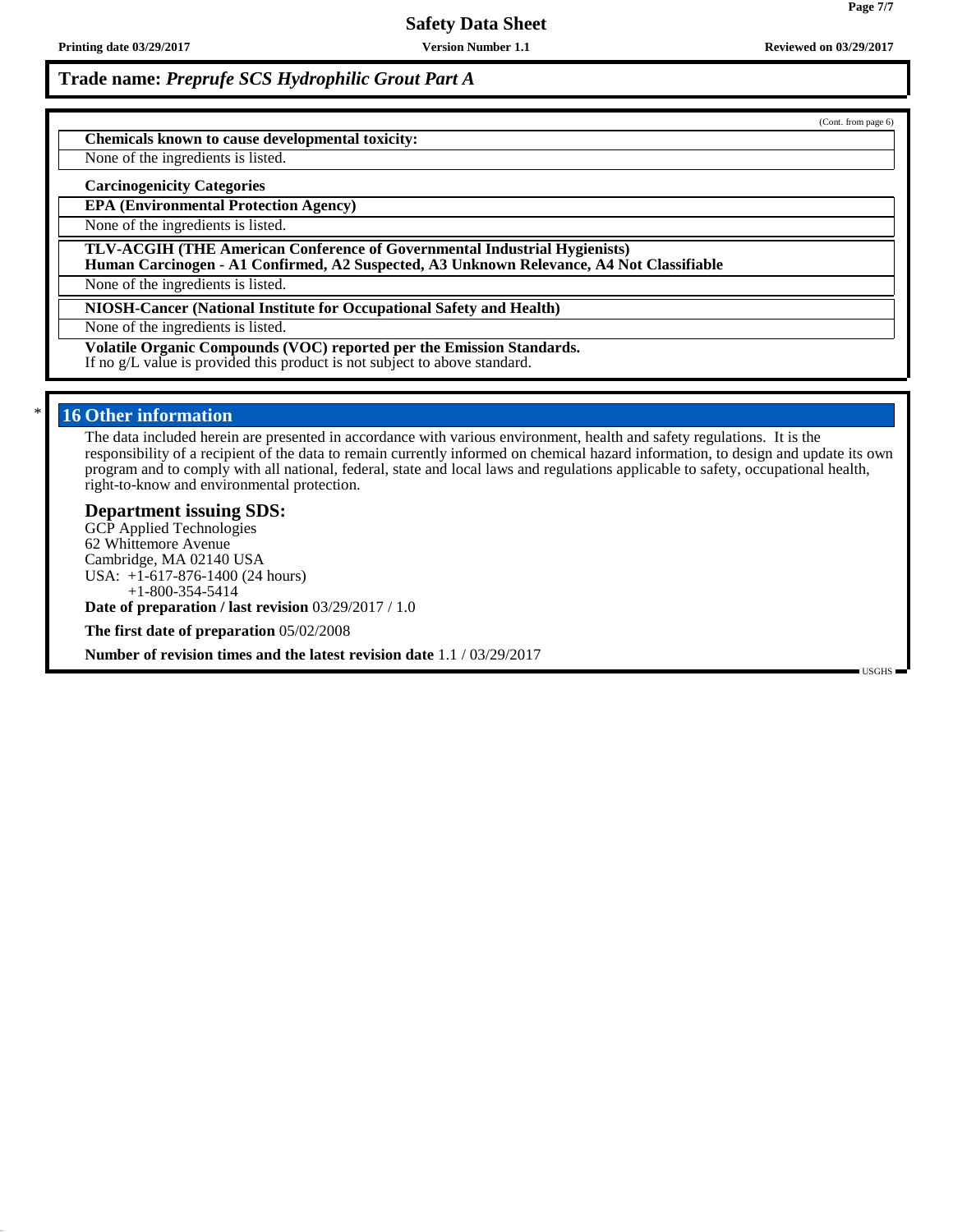

**Safety Data Sheet**

**Printing date 03/29/2017 Version Number 1.0 Reviewed on 03/29/2017**

### \* **1 Identification**

### **Product identifier**

**Trade name:** *Preprufe SCS Hydrophilic Grout Part B*

**SDS ID Number:** 46305

**Relevant identified uses of the substance or mixture, and uses advised against** Specialty construction product. Not intended for other uses

### **Details of the supplier of the safety data sheet**

**Manufacturer/Supplier:**

GCP Applied Technologies 62 Whittemore Avenue Cambridge, MA 02140 USA

GCP Canada, Inc. 294 Clements Road W. Ajax, Ontario L1S 3C6 Canada

#### **Information department:**

Environmental Health & Safety USA: +1-617-876-1400 (24 hours) +1-800-354-5414 (8AM - 5PM) Not functional within Massachusetts CAN: 1-905-683-8561 (24 hours) Email address: msds.gcp@gcpat.com

**Transport Emergency:** Chemtrec +1-800-424-9300 (24 hours)

# \* **2 Hazard(s) identification**

### **Classification of the substance or mixture**

The product is not classified according to the Globally Harmonized System (GHS).

### **Label elements:**

**Hazard pictograms** Not applicable.

Not applicable.

**Hazard statements** Not applicable. **NFPA ratings (scale 0 - 4)**



### **HMIS-ratings (scale 0 - 4)**

**HEALTH**  FIRE **REACTIVITY** 0 |1|  $\boxed{1}$  $Health = 1$  $Flammability = 1$ Reactivity  $= 0$ 

# **Other hazards**

### **Results of PBT and vPvB assessment**

**PBT:** Not applicable. **vPvB:** Not applicable.

 USGHS (Cont. on page 2)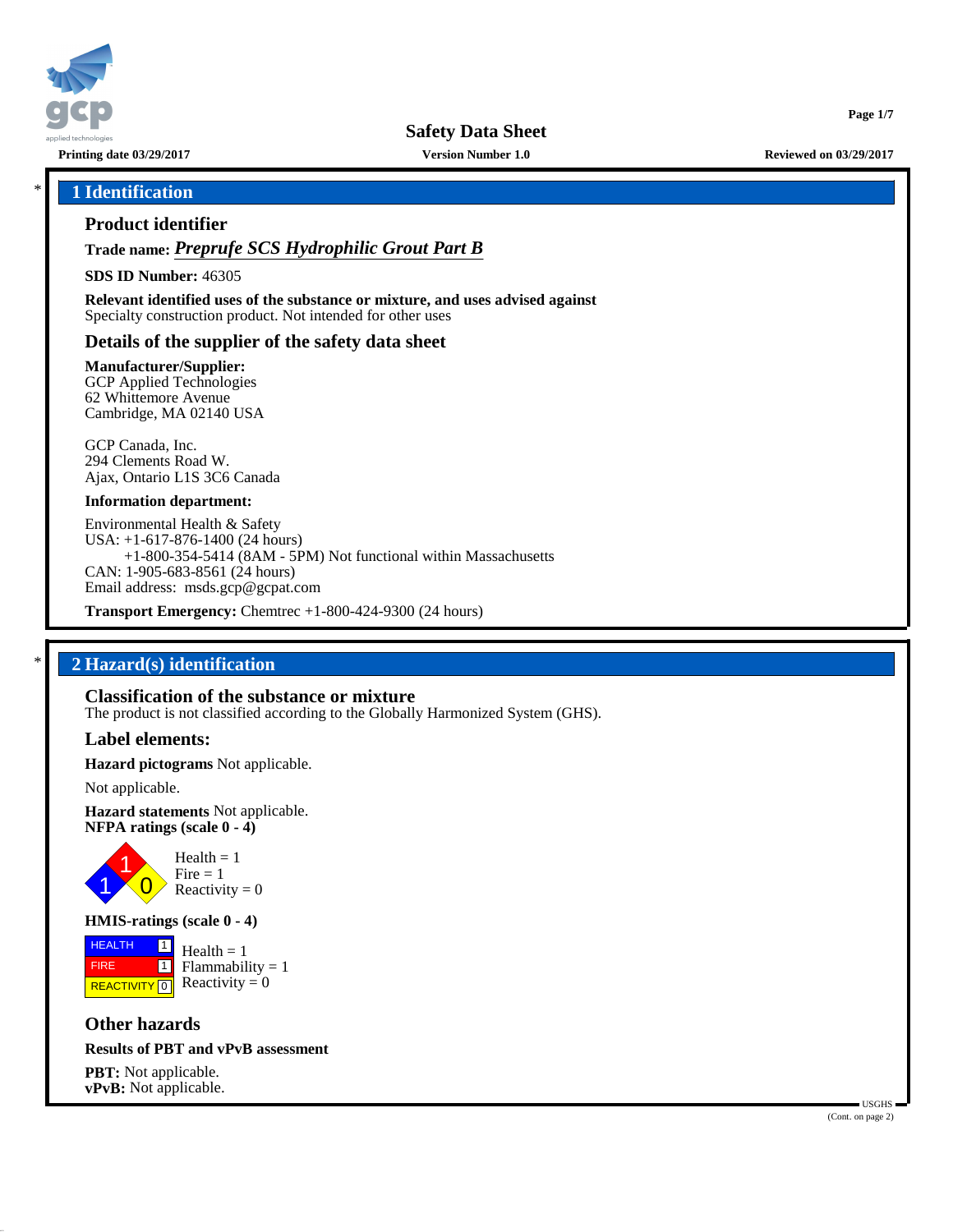(Cont. from page 1)

**Page 2/7**

# \* **3 Composition/information on ingredients**

### **Chemical characterization: Mixture**

#### **Hazardous components:** Not applicable.

**Additional information:** Non-hazardous ingredients may be listed in Section 15; Right-To-Know disclosure.

# \* **4 First-aid measures**

#### **Description of first aid measures**

**General information:** Get medical advice/attention if you feel unwell.

#### **After inhalation:**

Supply fresh air. If required, provide artificial respiration. Keep patient warm. Consult doctor if symptoms persist.

#### **After skin contact:**

Immediately wash contaminated skin with soap or mild detergent and water. If this chemical soaks clothing, immediately remove clothing and wash skin.

**After eye contact:** Rinse cautiously with water for several minutes.

**After swallowing:**

Rinse mouth.

Do NOT induce vomiting.

Never give anything by mouth to an unconscious person.

#### **Information for doctor:**

**Most important symptoms and effects, both acute and delayed** No further relevant information available.

**Indication of any immediate medical attention and special treatment needed** No further relevant information available.

### \* **5 Fire-fighting measures**

**Special hazards arising from the substance or mixture** No further relevant information available.

**Additional information** Collect contaminated fire fighting water separately. It must not enter the sewage system.

### \* **6 Accidental release measures**

### **Personal precautions, protective equipment and emergency procedures**

Wear protective equipment. Keep unprotected persons away.

# **Methods and material for containment and cleaning up:**

Contain and/or absorb spill with inert material (i.e. sand, vermiculite) then place in a suitable container.

Sweep up spilled product into receptacles.

# **Reference to other sections**

See Section 7 for information on safe handling.

See Section 8 for information on personal protection equipment.

See Section 13 for disposal information.

 USGHS (Cont. on page 3)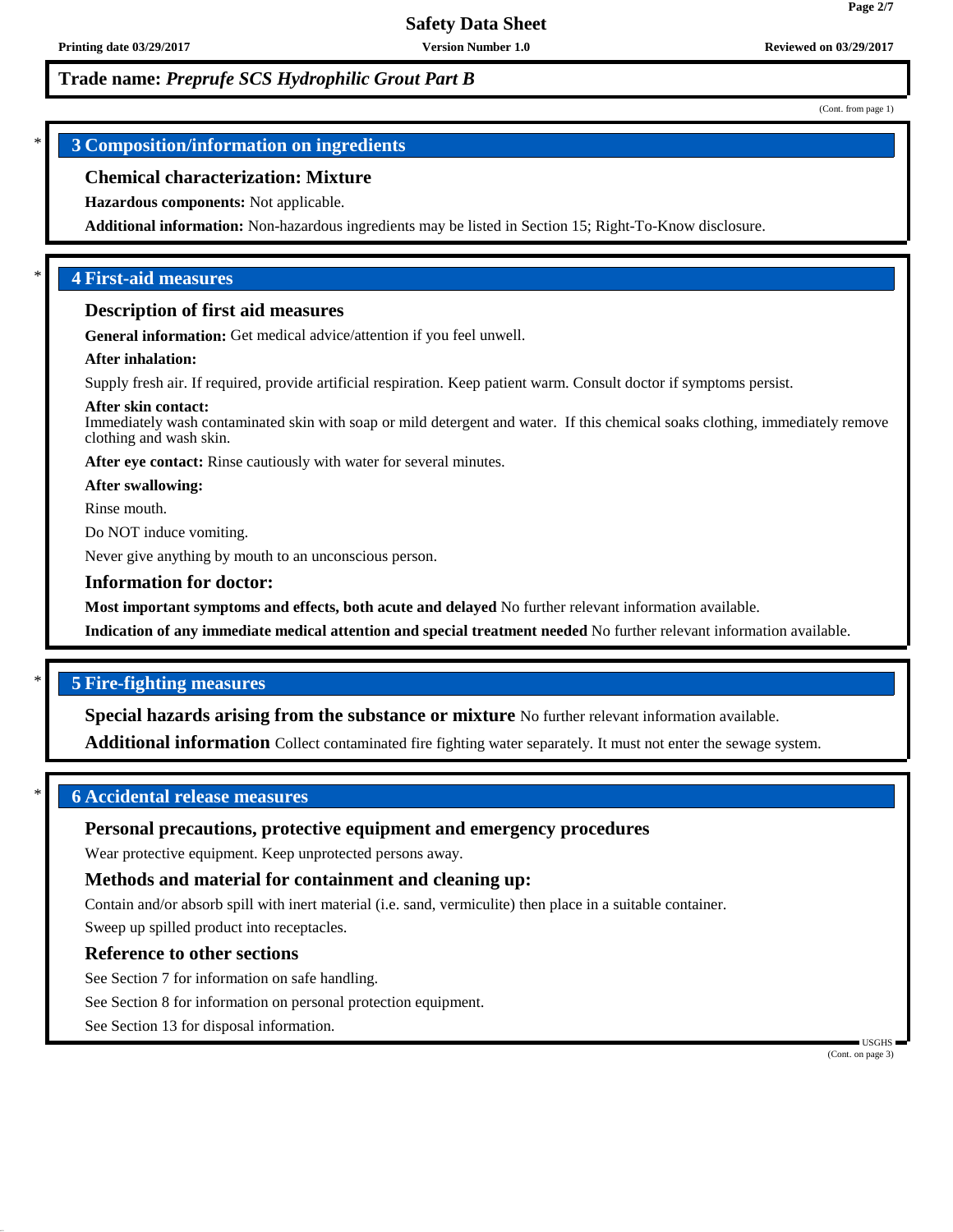(Cont. from page 2)

**Page 3/7**

# \* **7 Handling and storage**

### **Handling:**

**Precautions for safe handling** Open and handle receptacle with care.

**Information about protection against explosions and fires:** No special measures required.

## **Conditions for safe storage, including any incompatibilities**

**Storage:**

**Information about storage in one common storage facility:** No special measures required.

**Further information about storage conditions:** Keep receptacle tightly sealed.

**Specific end use(s)** No further relevant information available.

## \* **8 Exposure controls/personal protection**

**Additional information about design of technical systems:** No further data; see item 7.

#### **Control parameters**

**Components with limit values that require monitoring at the workplace:**

The product does not contain any relevant quantities of materials with critical values that have to be monitored at the workplace.

**Additional information:** The lists that were valid during the creation were used as basis.

#### **Exposure controls**

**Personal protective equipment:**

#### **General protective and hygienic measures:**

Avoid contact with the eyes and skin.

The usual precautionary measures for handling chemicals should be followed.

#### **Breathing equipment:**

Control exposure to ingredients with workplace control parameters if mentioned above. If no ingredients are listed, respiratory protection is generally not required.

If exposure limits are listed and may be exceeded, use approved respiratory protective equipment and filter type appropriate for the listed ingredients. (NIOSH, CEN, etc.).

**Protection of hands:** Gloves should be worn to prevent skin contact and should be impermeable and resistant to the product.

**Material of gloves** Gloves should be worn to prevent skin contact and should be impermeable and resistant to the product.

#### **Eye protection:**



Safety glasses with side shield protection.

Safety glasses with side shields should be worn to prevent contact due to splashing. Under high vapor mist concentrations, tightly sealed goggles should be worn.



A face shield should also be worn if there is potential exposure to splash or spray.

#### **Body protection:**

Protective work clothing

Use personal protective equipment as required.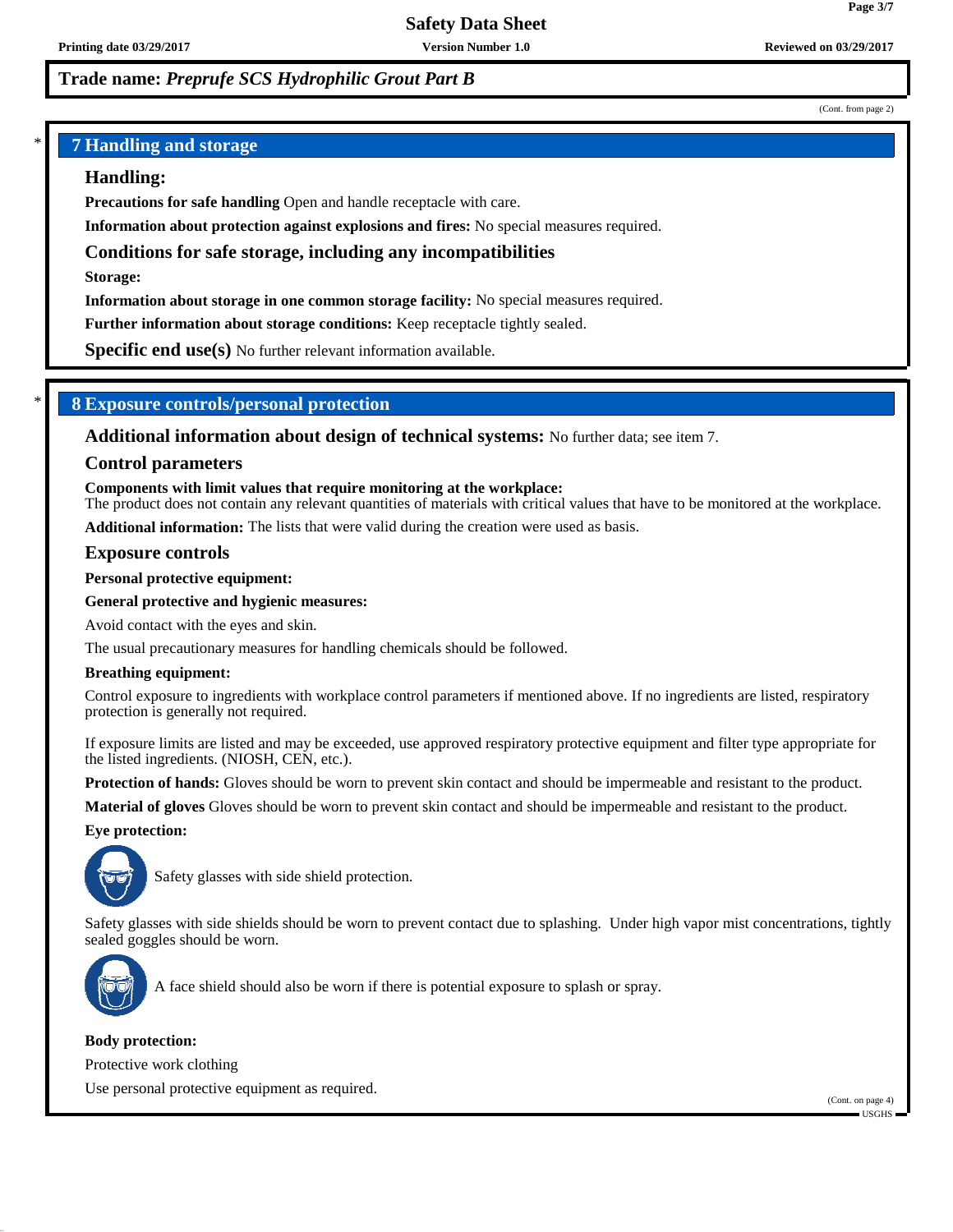**Printing date 03/29/2017 Version Number 1.0 Reviewed on 03/29/2017**

**Trade name:** *Preprufe SCS Hydrophilic Grout Part B*

Take off contaminated clothing.

| <b>9 Physical and chemical properties</b>                                                                                                                           |                                                                                                                      |
|---------------------------------------------------------------------------------------------------------------------------------------------------------------------|----------------------------------------------------------------------------------------------------------------------|
| Information on basic physical and chemical properties                                                                                                               |                                                                                                                      |
| <b>General Information</b><br>Appearance:<br>Form:<br>Color:<br>Odor:<br>Odor threshold:                                                                            | Liquid<br>According to product specification<br>Characteristic<br>Not determined.                                    |
| pH-value $(\sim)$ at 20 °C (68 °F):                                                                                                                                 | $\overline{7}$                                                                                                       |
| <b>Change in condition</b><br><b>Melting point/Melting range:</b><br><b>Boiling point/Boiling range:</b><br><b>Flash point:</b><br>Method:                          | Undetermined.<br>Undetermined.<br>100 °C (212 °F)<br>(estimated) Aqueous system.                                     |
| <b>Flammability (solid, gaseous):</b>                                                                                                                               | Not applicable.                                                                                                      |
| <b>Decomposition temperature:</b><br>Auto igniting:<br>Danger of explosion:                                                                                         | Not determined.<br>Product is not self-igniting.<br>Product does not present an explosion hazard.                    |
| <b>Explosion limits:</b><br>Lower:<br><b>Upper:</b><br><b>VOC Content (max):</b>                                                                                    | Not determined.<br>Not determined.<br>Not determined.                                                                |
| Vapor pressure at 20 $^{\circ}$ C (68 $^{\circ}$ F):<br>Density: (~) at 20 °C (68 °F)<br><b>Relative density</b><br><b>Vapor density</b><br><b>Evaporation</b> rate | $17.5 \text{ mmHg}$<br>$1.0 \text{ g/cm}^3$ (8.345 lbs/gal)<br>Not determined.<br>Not determined.<br>Not determined. |
| Solubility in / Miscibility with<br>Water:                                                                                                                          | Not miscible or difficult to mix.<br>Not determined.                                                                 |
| Partition coefficient (n-octanol/water): Not determined.                                                                                                            |                                                                                                                      |
| Viscosity:<br>Dynamic:<br><b>Kinematic:</b><br>Molecular weight                                                                                                     | Not determined.<br>Not determined.<br>Not applicable.                                                                |
| <b>Other information</b>                                                                                                                                            | No further relevant information available.                                                                           |

# **10 Stability and reactivity**

**Reactivity** Stable under normal conditions.

**Chemical stability**

**Thermal decomposition:** No decomposition if used according to specifications.

**Possibility of hazardous reactions** No dangerous reactions known.

**Conditions to avoid** No further relevant information available.

**Incompatible materials:** No further relevant information available.

(Cont. from page 3)

**Page 4/7**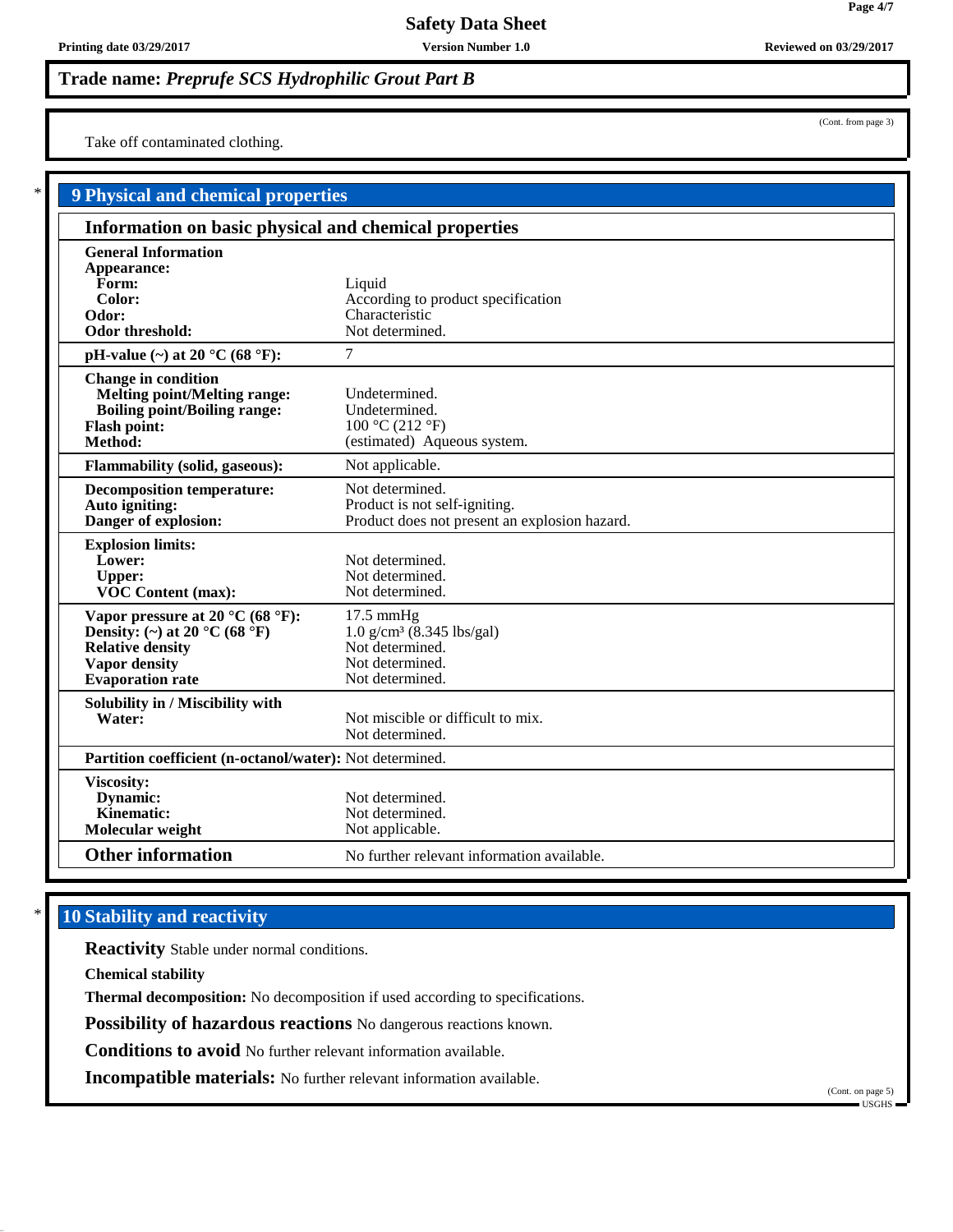# **Safety Data Sheet**

**Printing date 03/29/2017 Version Number 1.0 Reviewed on 03/29/2017**

# **Trade name:** *Preprufe SCS Hydrophilic Grout Part B*

(Cont. from page 4)

**Page 5/7**

# **Hazardous decomposition products:** Carbon monoxide and carbon dioxide

Additional information: See section 7 for information on handling, storage and conditions to be avoided.

### \* **11 Toxicological information**

#### **Information on toxicological effects**

**Acute toxicity:**

### **Primary irritant effect:**

**on the skin:** No irritating effect expected

**on the eye:** No irritating effect expected

**inhalation:** No irritating effect expected

**Additional toxicological information:**

#### **Carcinogenic categories**

**IARC (International Agency for Research on Cancer) Human Carcinogenicity: Group 1- Positive, Group 2A- Probable, Group 2B- Possible, Group 3- Not Classifiable**

None of the ingredients is listed.

**NTP (National Toxicology Program)**

**K–Known to be carcinogenic, R–May reasonably be anticipated to be carcinogenic**

None of the ingredients is listed.

**OSHA-Ca (Occupational Safety & Health Administration)**

None of the ingredients is listed.

# **12 Ecological information**

#### **Toxicity**

**Aquatic toxicity:** No further relevant information available.

**Persistence and degradability** No further relevant information available.

#### **Behavior in environmental systems:**

**Bioaccumulative potential** No further relevant information available.

**Mobility in soil** No further relevant information available.

#### **Additional ecological information:**

**General notes:** Not known to be hazardous to water.

#### **Results of PBT and vPvB assessment**

**PBT:** Not applicable. **vPvB:** Not applicable.

**Other adverse effects** No further relevant information available.

### **13 Disposal considerations**

#### **Disposal methods:**

Consult all regulations (federal, state, provincial, local) or a qualified waste disposal firm when characterizing product for disposal. Dispose of waste in accordance with all applicable regulations.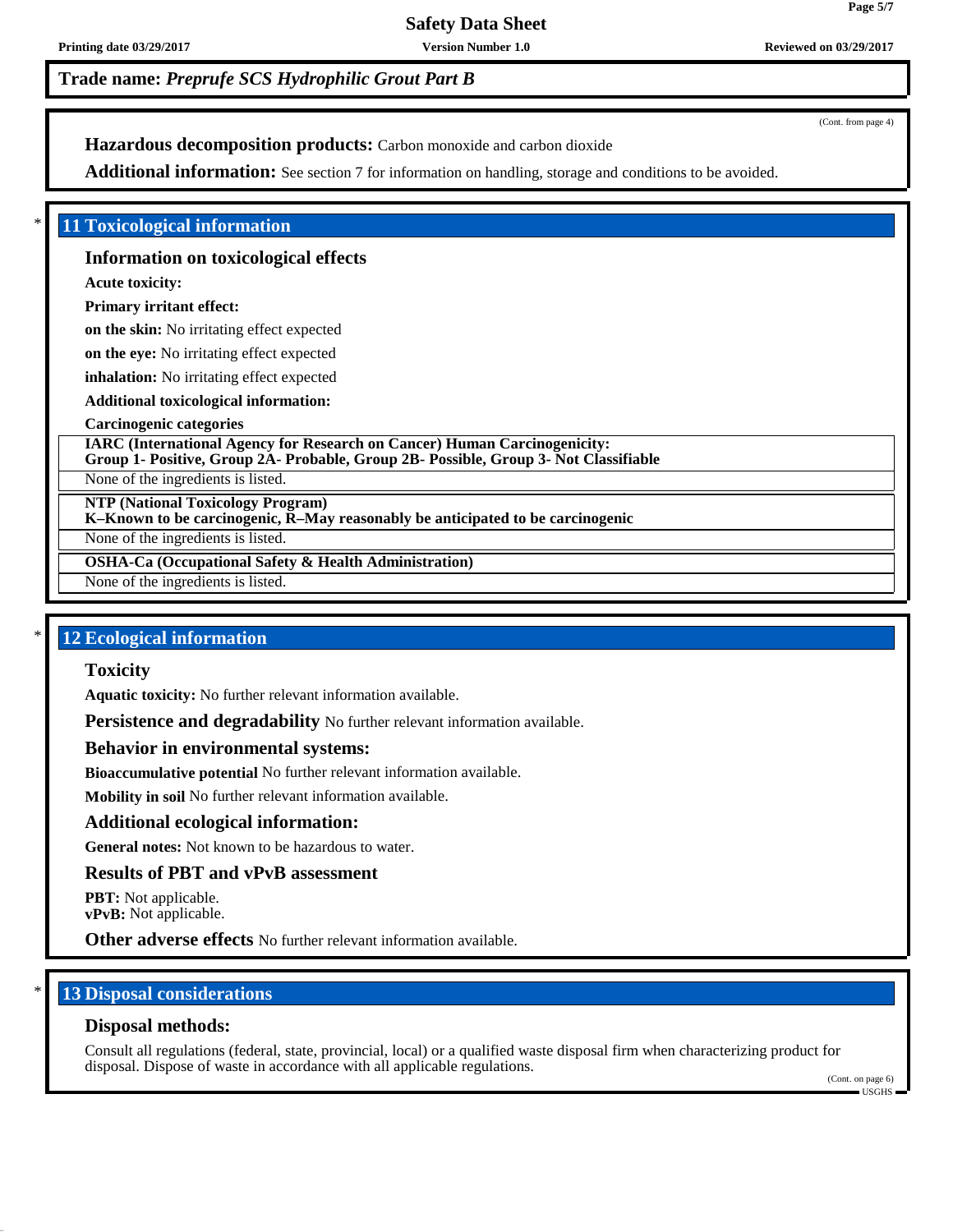**Printing date 03/29/2017 Version Number 1.0 Reviewed on 03/29/2017**

# **Trade name:** *Preprufe SCS Hydrophilic Grout Part B*

(Cont. from page 5)

#### **Recommendation:**



Must not be disposed of together with household garbage. Do not allow product to reach sewage system.

# **Uncleaned packagings:**

**Recommendation:** Dispose of contents/container in accordance with local/regional/national/international regulations.

| <b>14 Transport information</b>                           |                                                                                                          |
|-----------------------------------------------------------|----------------------------------------------------------------------------------------------------------|
| <b>UN-Number</b><br>DOT, IMDG, IATA                       | Not applicable.                                                                                          |
| UN proper shipping name<br>DOT, IMDG, IATĀ                | Not applicable.                                                                                          |
| <b>Transport hazard class(es)</b>                         |                                                                                                          |
| DOT, IMDG, IATA<br><b>Class</b>                           | Not applicable.                                                                                          |
| <b>Packing group</b><br>DOT, IMDG, IATA                   | Not applicable.                                                                                          |
| <b>Environmental hazards:</b><br><b>Marine pollutant:</b> | N <sub>0</sub>                                                                                           |
| <b>Special precautions for user</b>                       | Not applicable.                                                                                          |
|                                                           | Transport/Additional information: Not classified as a dangerous good for transport by road, rail or air. |
| <b>DOT</b><br><b>Remarks:</b>                             | Not Regulated.                                                                                           |
| <b>UN</b> "Model Regulation":                             | Not applicable.                                                                                          |

# **15 Regulatory information**

**SARA (Superfund Amendments and Reauthorization Act)**

**Section 302/304 (extremely hazardous substances):**

None of the ingredients is listed.

**Section 313 Reportable Ingredients (Chemicals present below reporting threshold are exempt):**

None of the ingredients is listed.

**SARA Section 312/Tier I & II Hazard Categories:** None

**North America Chemical Inventory Status**

**TSCA (Toxic Substances Control Act - United States):**

All ingredients are listed or exempt from listing unless otherwise noted below.

**CEPA (Canadian DSL):**

All ingredients are listed or exempt from listing unless otherwise noted below.

**Right to Know Ingredient Disclosure:**

Proprietary Styrene/Butadiene Polymer - NJTSRN 801416065

7732-18-5 Water

(Cont. on page 7) USGHS